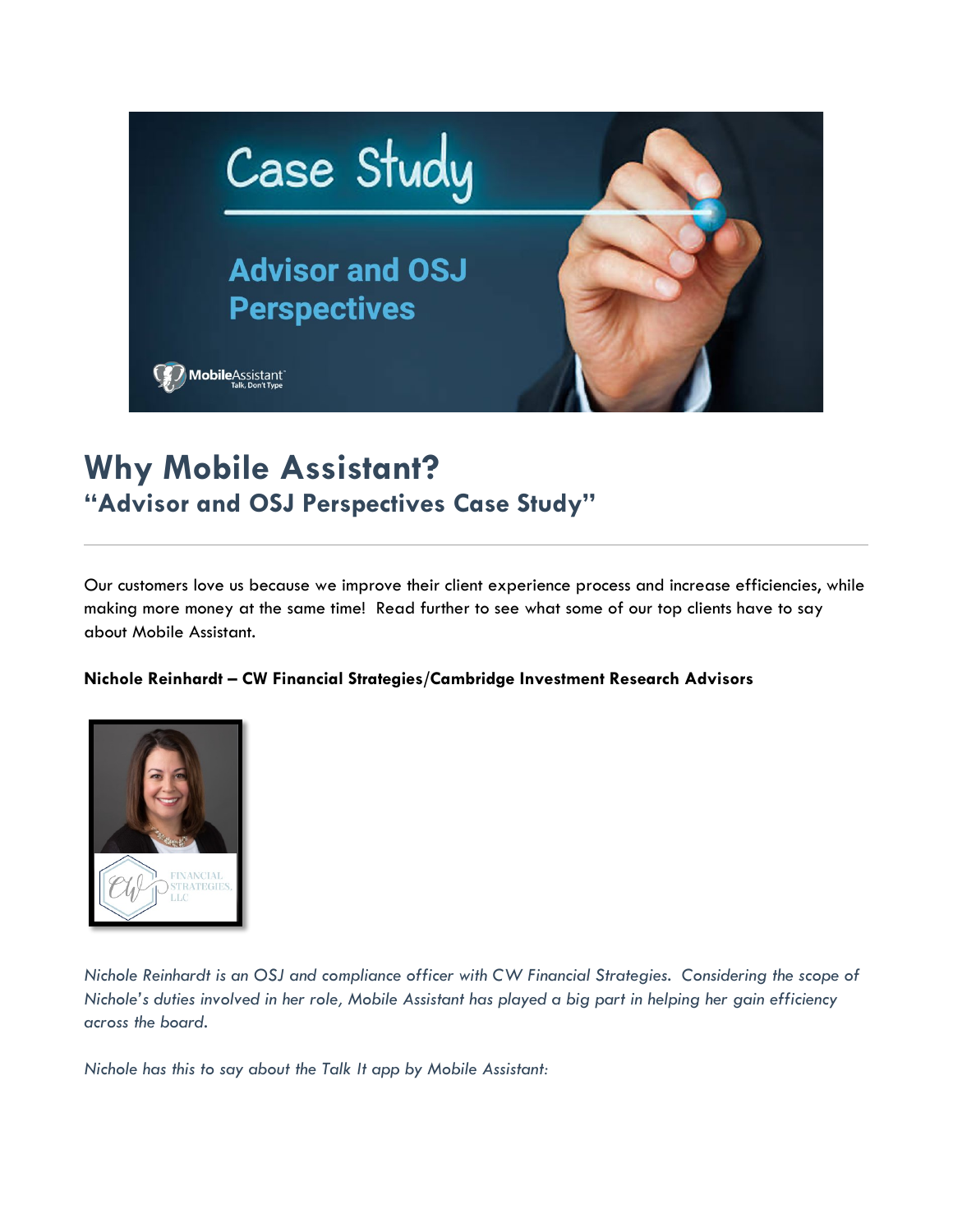● *"Because of my job, my usage of Mobile Assistant is a lot and then nothing, and then a lot and then nothing. I'm using Mobile Assistant to document that I have met with a rep, what we discussed, what we did, and that kind of thing. I highly recommend to any rep that I consult with about using a CRM that Mobile Assistant integrates with. After all, why would you have one and not the other?"* 

● *"If and when a rep tells me they aren't sure how to dictate notes and they wouldn't know what to say, I tell them about the Assistant Templates, that they have a script they can customize, and that it's a great way to get started."* 

● *"If you want to run an efficient office, you need to incorporate Mobile Assistant. I don't believe I've ever had to edit a dictation from Mobile Assistant. You can tell there's a human being doing the work on the other side. "Consistency - because things actually get documented when they're relatively fresh. There could be nuanced details that might be very important later on and those get captured. I appreciate the Assistant Templates because I know that when I'm using one, I don't have to sit and figure out what I mean to say – and I like the replication."* 

## **Larry Qvistgaard – SMC Wealth Management/Cambridge Investment Research Advisors**



*Larry Qvistgaard is an OSJ and an advisor with SMC Wealth Management. Because Larry wears two main hats, he finds Mobile Assistant a great tool of success. Here's what he has to say:* 

● *"I recommend Mobile Assistant primarily to the financial advisors in our OSJ. If I were to talk to other OSJs, it would be to help them more from a compliance standpoint. A lot of OSJs have to wear these two hats – we have our retail business and then our OSJ business. If I were really able to reinforce the value of Mobile Assistant beyond that of being an advisor, it would be that it ties in with my CRM, which is where my OSJ business resides. In effect, I love what it does. I love being able to hang up a call, take my notes, recite my notes, and then throw away my notes."* 

● *"At one point, I had a meeting with a VIP of mine. I had dictated the notes after the meeting, but later on I forgot that I had dictated. I went hunting high and low for my notes. I popped into my CRM and found all the data and details I needed – and Mobile Assistant helped me*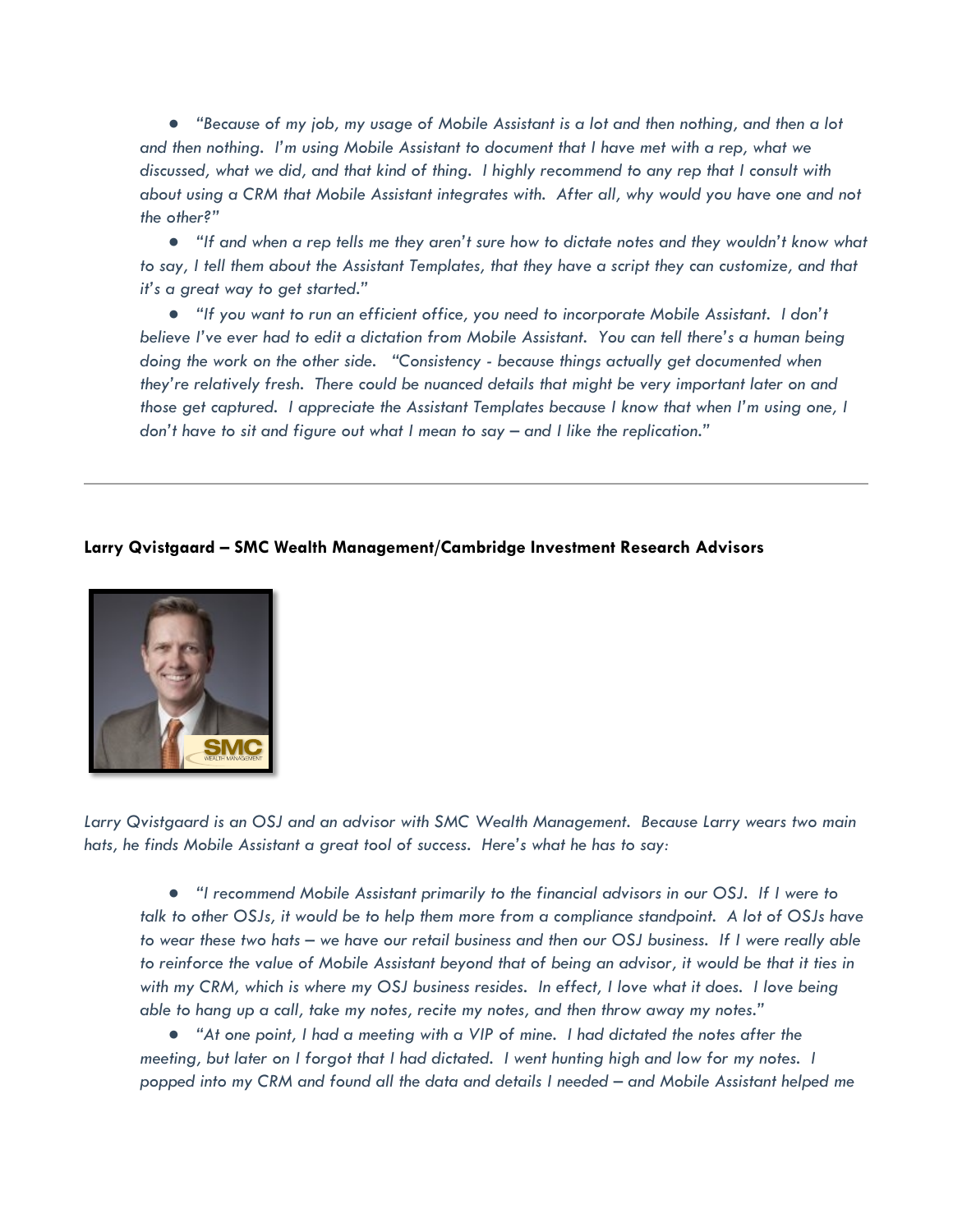*accomplish that. I can only imagine an advisor who has over 200 families to represent and how they would keep on top of all those details."* 

● *"Whether you're an OSJ or a financial advisor, Mobile Assistant helps you memorialize your calls and meetings with your clients – and very quickly."* 

## **Todd Marquardt – Marquardt Wealth Management/LPL Financial**



*Todd Marquardt is a highly valued advisor with Marquardt Wealth Management/LPL. If an advisor wants to learn from the best, see what Todd has to say about partnering with Mobile Assistant:* 

● *"From a standpoint of everything being compliance-driven these days, for all of our advisory accounts, we have a form here at LPL called the F450. So, now that I have Mobile Assistant, I just pull up that form inside my Talk It app. Having the Assistant Template in place of the paper form makes my notes so much more concise and detailed out."* 

● *"When I have an audit, the examiner just basically takes over my computer and generally looks over a sampling of my clients. At my last audit, by the time she had looked through those examples, she said that I was good to go and could see that I was doing everything perfectly in way of documentation. My attestation is taken care of and it makes life so much simpler and easier."* 

● *"The biggest and best part of having Mobile Assistant is getting the time back from what used to be a very drawn-out process. Everyone says that it saves time – but that's exactly what it does! I despise typing notes. With Mobile Assistant, I can just speak my notes in a concise manner, and I don't have to type anymore."*